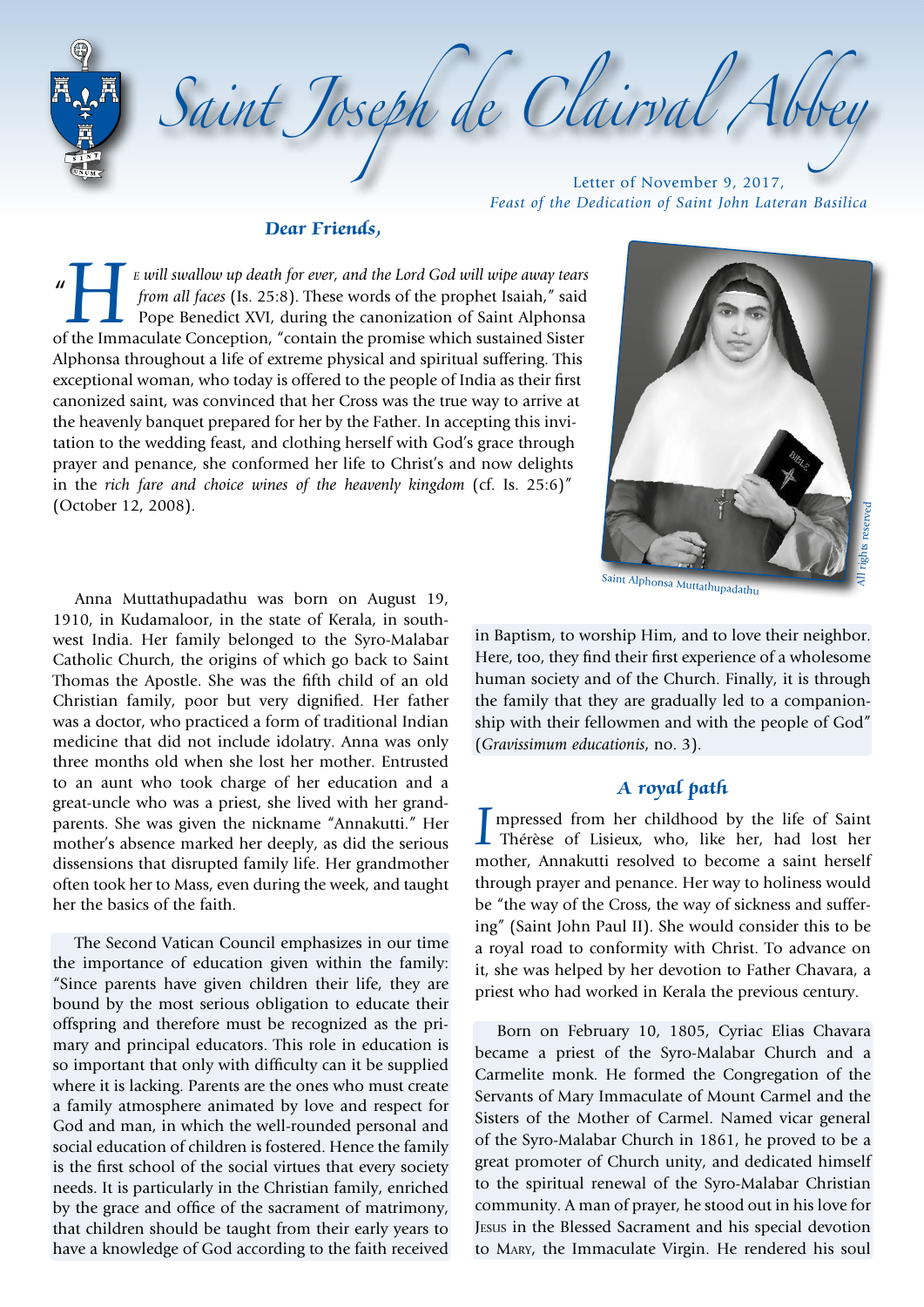to God in 1871 (cf. Letter from the Abbey, February 18, 2000). He was canonized in 2014.

Christianity took root very early on in India, especially in the southeast (present-day State of Kerala). Originally the Malabar Church was under the jurisdiction of the patriarchate of Antioch, and followed the Eastern Syrian Rite and its customs. But in the seventeenth century, it was placed under the direct jurisdiction of the Roman Church, and adopted its customs. Some of the Christians rejected this change and placed themselves under the authority of the Syrian Orthodox Church, not in union with Rome. The Syro-Malabar Catholic Church is the branch that remained united to Rome.

# **Particularly happy**

 $\Gamma$ rom her youth, Annakutti led the daily prayers in her family, in the room that every Syro-Malabar home in Kerala keeps for this use. On November 11, 1917, at the age of seven, in accordance with the directives of Pope Saint Pius X, she made her first Holy Communion. Afterwards, she would often repeat to her friends: "Do you know why I am so particularly happy today? It's because I received JESUS in my heart!" From that day on, she was very much aware that she belonged completely to God. Much later on, in 1943, in a letter to her spiritual director, she would write: "From the age of seven, I was no longer my own. I had completely given myself to my divine Spouse. Your Reverence knows this well." Annakutti was ten years old when she was placed under the direct supervision of her aunt Annama, to whom she was very obedient. Three years later, her aunt decided that Annakutti should marry, according to the Indian custom. The girl was beautiful and, although she didn't have a dowry, there was no shortage of suitors. Annakutti rejected the proposals of marriage with all her might. As a last resort, she decided, with more courage than wisdom, to burn one of her feet, thinking that no one would want to marry her if her body was damaged. In fact, the burn was serious, and she would later say: "Oh! How I suffered! I offered everything for my great intention (to belong completely to God)!" It took several years for the injury, and the pain she suffered walking, to fade. Nevertheless, the injury did not dissuade her suitors. After a second unsuccessful attempt, her aunt abandoned her program of marriage, yet she forbade the young woman from visiting the nearby Carmelites, and withdrew her from their school to put her in another one. Annakutti was friendly, straightforward and modest, and took advantage of her companions' fondness for her to take them to hear homilies and pious talks. She also gladly helped them in their studies, without losing sight of her vocation, for she remained very determined to devote herself to God. Once when she visited family friends, someone remarked that she would make a good wife for one of the boys. From then on, she decided never to set foot in that house again.

In spite of her obedience, Annakutti sometimes incurred the wrath of her aunt Annama. Her aunt was very devout and went to Mass every day, but was very strict with everyone. Nevertheless, she had a special affection for Annakutti, which manifested itself in her insistence that she wear nice clothes and jewelry to go to school. The girl was upset even more upset by her friends teasing her about it. As much as she could, she immersed herself in an intense communion with the Lord, and discretely made many sacrifices. For example, she helped the servants in the kitchen and with the housework, even sometimes giving them some of her food, without letting her aunt know. She would later recognize that her aunt's strictness and many demands had prepared her for the sacrifices that would be required by life in the novitiate.

#### **An important comment**

" $\sum$  would like to add here another brief comment with<br>some relevance for everyday living," wrote Pope<br>Panedist XVI in the Engyslical Sta Sakii "There used to **L** some relevance for everyday living," wrote Pope Benedict XVI in the Encyclical *Spe Salvi*. "There used to be a form of devotion—perhaps less practiced today but quite widespread not long ago—that included the idea of 'offering up' the minor daily hardships that continually strike at us like irritating 'jabs', thereby giving them a meaning. Of course, there were some exaggerations and perhaps unhealthy applications of this devotion, but we need to ask ourselves whether there may not after all have been something essential and helpful contained within it. What does it mean to offer something up? Those who did so were convinced that they could insert these little annoyances into Christ's great 'compassion' so that they somehow became part of the treasury of compassion so greatly needed by the human race. In this way, even the small inconveniences of daily life could acquire meaning and contribute to the economy of good and of human love. Maybe we should consider whether it might be judicious to revive this practice ourselves" (November 30, 2007, no. 40).

On Pentecost 1927, counseled by an uncle who was a priest and the chaplain to the community, Annakutti entered the Poor Clares at Bharananganam. She was seventeen years old. This convent belonged to a branch of the order founded in Kerala in the nineteenth century, and which at the time numbered twenty-three houses. In 2008, there would be seven hundred forty, most of them in India. The nuns cared for orphans and the sick. According to the congregation's practice, the young aspirant followed two years of formation, first as a student then as a postulant. She had no difficulty adapting to the discipline of the house, which seemed to her less demanding than her aunt's severity. On August 2, 1928, when she became a postulant, she took the name of the saint of the day, Saint Alphonsus Liguori. From then on, she would be called Sister Alphonsa of the Immaculate Conception. However, she still had to resist a final attempt by her aunt, her father, and even, for a while, by her novice mistress, to marry her off. In this storm,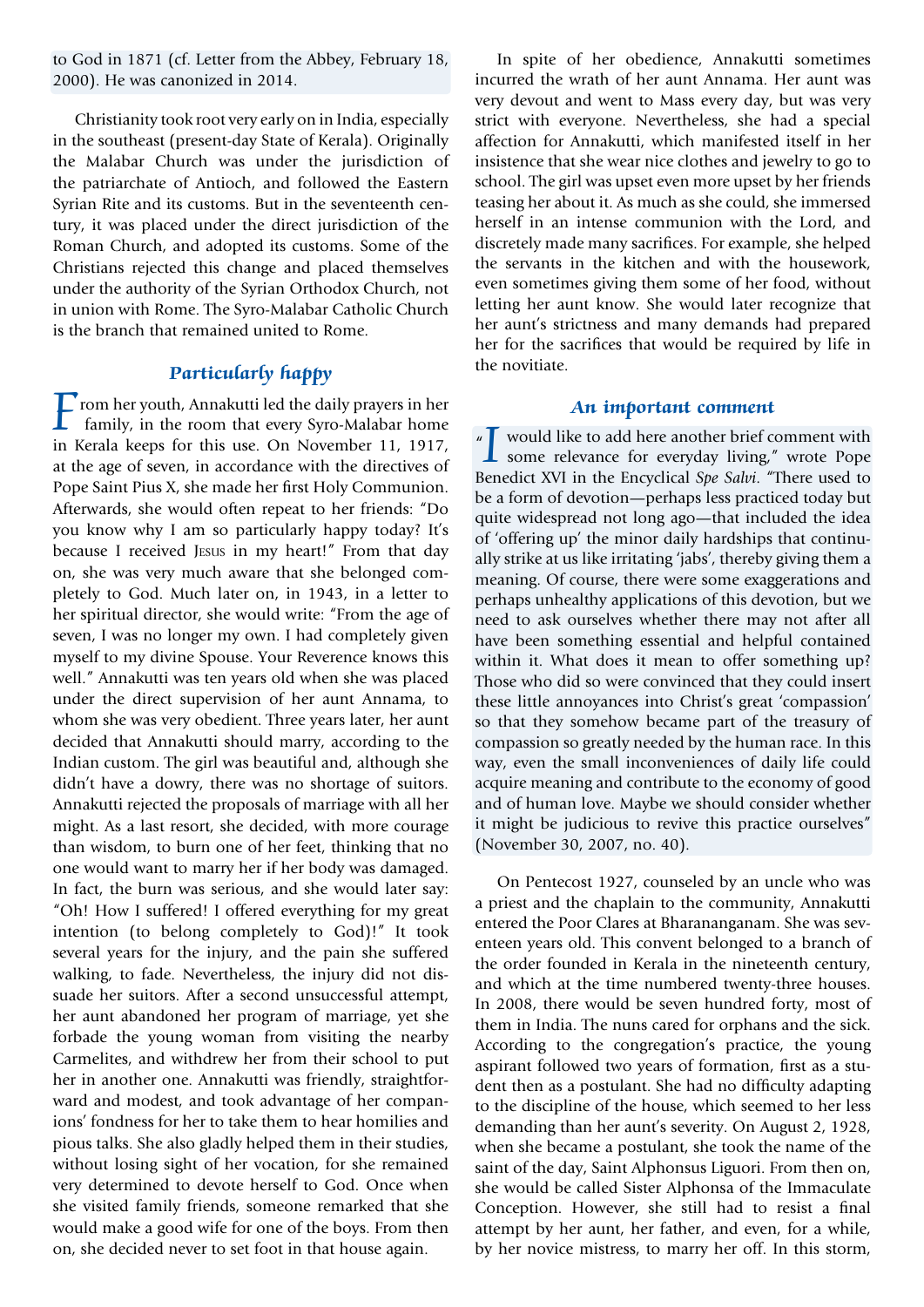the young nun demonstrated a great steadfastness. "Oh, the vocation I've received!" she would later say. "A gift from God… God knows the suffering in my soul in these days. He has taken away the difficulties and placed me in religious life."

## **The poorest Order**

In 1929, Sister Alphonsa was sent with another postulant to a convent of Adorers of the Blessed Sacrament for additional formation. Charmed by her talents, the for additional formation. Charmed by her talents, the Adorers tried to keep her in their house. Sister Alphonsa replied with a pleasant smile that her vocation was with the poorest order, that of Saint Claire. The following year, she received the Poor Clares' habit, but her entrance to the novitiate was delayed. In fact, Mother Ursula, the superior, had been influenced by criticisms leveled against Sister Alphonsa by certain sisters who were jealous of her natural and supernatural qualities. Moreover, she feared that her apparently fragile health would not endure the rigors of the Rule. The bishop of the diocese himself intervened to examine the postulant's aptitudes. It is true that during this time Sister Alphonsa suffered serious health problems. However, she diligently endeavored to lead a fervent religious life, and noted, "I will neither act nor speak according to my inclinations… I will watch that I never rebuff anyone. I will always speak to others with gentleness. I will rigorously control my eyes. I will ask pardon of the Lord for every little fault and I will reconcile myself with Him by doing penance. No matter what my sufferings may be, I will not complain, and if I suffer a humiliation, I will take refuge in the Sacred Heart of JESUS."

The constitutions of the Poor Clare sisters required a dowry of 800 rupees for any postulant admitted to the novitiate. The families of the other seven postulants were able to pay this sum, but Sister Alphonsa's father did not have the means. Even after selling the gold he had inherited from his mother, he could come up with only 500 rupees. A generous gift from Mother Ursula's family and a loan from a priest, who would refuse repayment, made up the difference. On August 12, 1935, Sister Alphonsa finally became a novice and, one year later, she took her vows: "Tell our father," she wrote to her sister, "that I am well and at peace. The Lord has given me the grace to become a real nun. He has given me the special grace of suffering with JESUS. That is the most precious gift that my divine Spouse could give me. So, rejoice with me."

"The Christian faith," teaches Pope Benedict XVI, "has shown us that God —Truth and Love in person desired to suffer for us and with us … Man is worth so much to God that he himself became man in order to suffer with man in an utterly real way—in flesh and blood—as is revealed to us in the account of JESUS's Passion. Hence in all human suffering we are joined by one who experiences and carries that suffering with us; hence consolation is present in all suffering, the consolation of God's compassionate love—and so the star of hope rises" (Encyclical *Spe Salvi*, no. 39).

#### **A constant smile**

**Having fallen gravely ill, Sister Alphonsa made a** novena to Father Chavara and immediately recovered. Another time, she was healed after an apparition of this Father, followed by Saint Thérèse. When her health allowed, Sister Alphonsa taught in the school run by her congregation. She possessed a particular gift for making herself loved by the students and leading them to the Lord. Her beautiful handwriting earned her a position as a secretary for writing official letters. Her bearing and demeanor manifested an extraordinary serenity. She maintained her smile even in suffering, and seized every opportunity to make sacrifices. In 1939, she was weakened by a severe case of pneumonia. Two years later, during another illness, she received last rites.

In July 1945, a gastroenteritis, complicated by liver problems, caused her violent convulsions and vomiting, which mysteriously occurred every Friday. One day, she asked her superior for permission to beg the Lord for the grace that her daytime pains and discomfort be transferred to nighttime, explaining, "If I suffer at night, I remain alone and don't bother anyone. On the other hand, if I suffer during the day, the sisters become aware of it, and do everything they can to comfort me; I inconvenience them." In spite of all her sufferings, she constantly kept a friendly smile on her lips, and was as gay as a child. "[S]he continually gave thanks to God for the joy and privilege of her religious vocation, for the grace of her vows of chastity, poverty and obedience… She came to love suffering because she loved the suffering Christ, and to love the Cross through her love of the crucified Lord" (Homily for the beatification, February 8, 1986). One day Sister Alphonsa explained, "The grains of wheat ground at the mill become flour. And with this flour, hosts for the Holy Eucharist are made. The grapes crushed in the wine press yield the juice that will become wine. Similarly, suffering crushes us and thus we become better." To her physical sufferings were added those caused by misunderstanding, jealousy, and false judgments of her. But she strove to redouble her charity towards those were tempted against her, and declared, "Even if I were accused without having done anything wrong, I would be content with saying: 'I'm sorry. Excuse me.'" In a letter of February 1946, shortly before her death, she wrote, "I have completely given myself to JESUS. May He do with me as He wishes. My only desire in this world is to suffer for the love of God and to rejoice in doing so."

Faced with the certainty of the bedridden Sister Alphonsa's imminent end, her spiritual director suggested to the Mother Superior that she have her put into writing her "spiritual experiences." Mother Ursula conveyed the request, but, to her great surprise, the sick woman did not respond immediately, as though weighing an